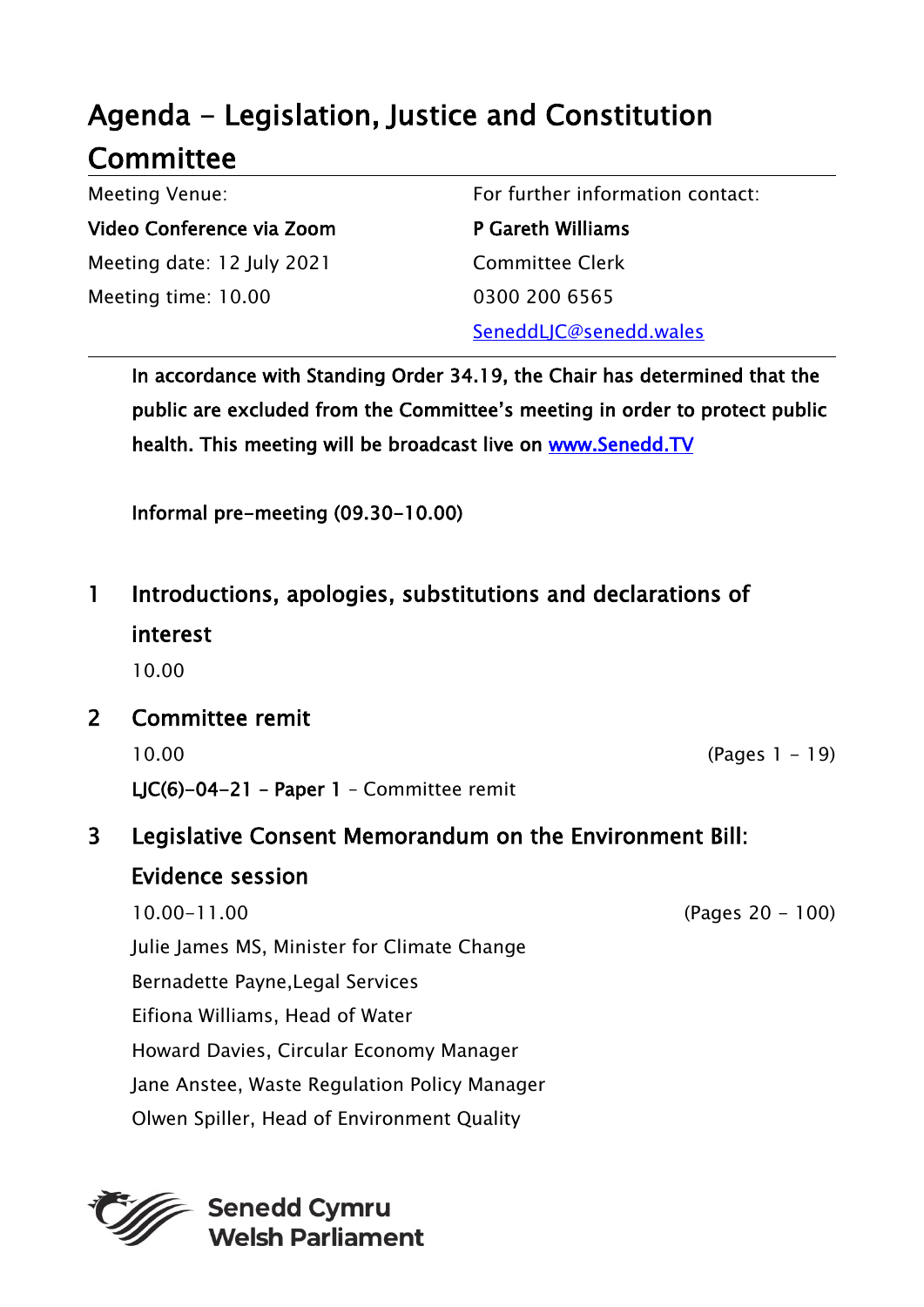[Legislative Consent Memorandum](https://senedd.wales/media/rvgngrjc/lcm-ld14385-e.pdf)

 $LJC(6)-04-21 - Briefing$ LJC(6)-04-21 – Legal advice note LJC(6)-04-21 – Research Service Briefing LJC(6)-04-21 – Paper 2 - Letter from the Business Committee, 7 July 2021 LJC(6)-04-21 – Paper 3 - Letter to the Business Committee, 2 July 2021

4 Proposed negative instruments that raise no reporting issues under Standing Order 21.3B

11.00-11.05 (Page 101)

LJC(6)-04-21 – Paper 4 - Proposed negative statutory instruments with clear reports

- 4.1 pNeg(6)001 The Food and Drink (Transitional Provisions) (Wales) (EU Exit) Regulations 2021
- 5 Instruments that raise no reporting issues under Standing Order

21.2 or 21.3

11.05-11.10 (Pages 102 - 104)

LIC(6)-04-21 - Paper 5 - Statutory instruments with clear reports Draft Affirmative Resolution Instruments

- 5.1 SL(6)016 The Coronavirus Act 2020 (Early Expiry: Local Authority Care and Support) (Wales) Regulations 2021
- 5.2 SL(6)017 The Care Planning, Placement and Case Review (Wales) (Amendment) Regulations 2021
- 6 Instruments that raise issues to be reported to the Senedd under Standing Order 21.2 or 21.3

11.10-11.15

Made Negative Resolution Instruments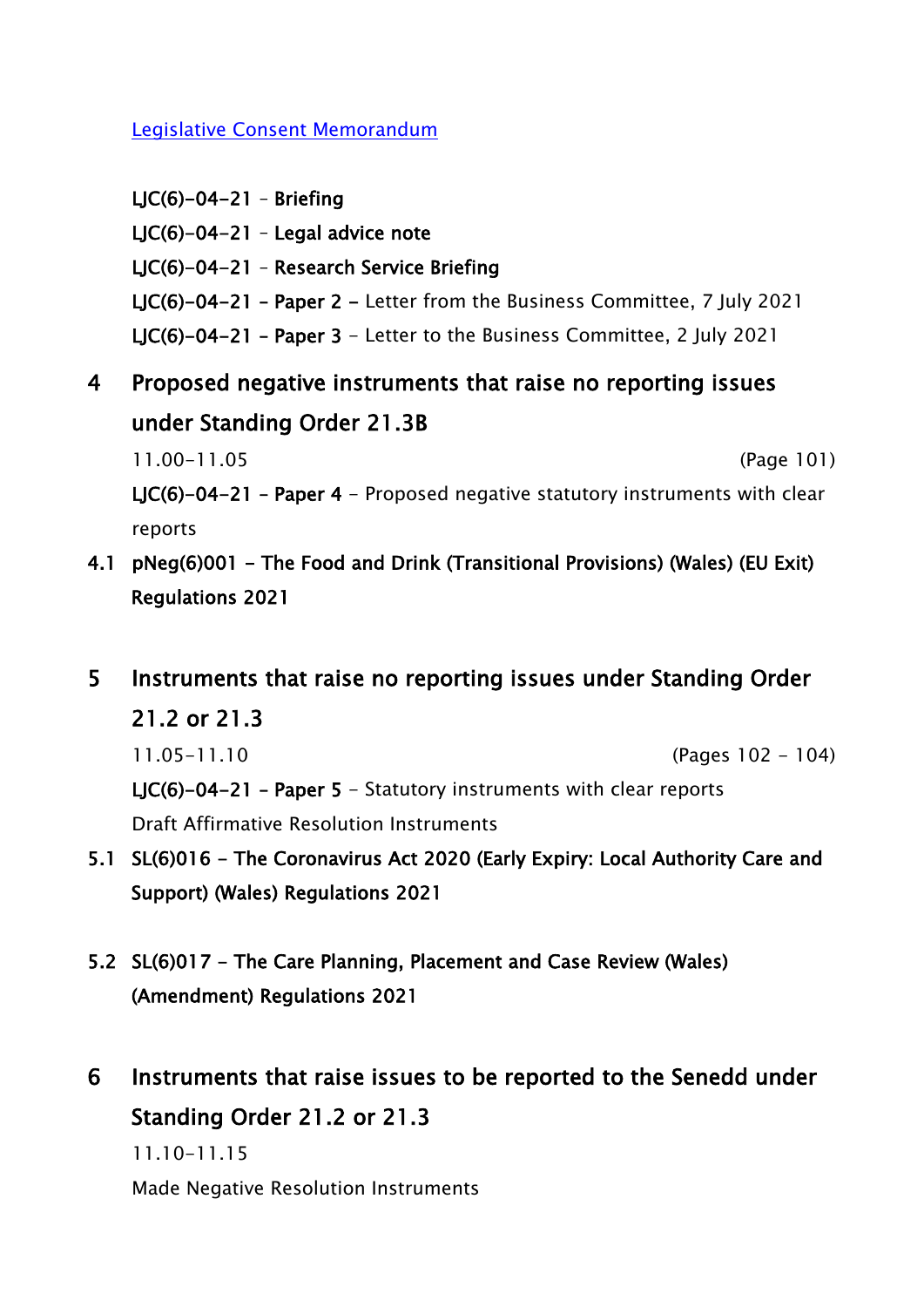6.1 SL(6)019 - The Business Tenancies (Extension of Protection from Forfeiture etc.) (Wales) (Coronavirus) (No. 2) Regulations 2021

(Pages 105 - 122)

LJC(6)-04-21 - Paper  $6$  - Draft report LJC(6)-04-21 - Paper  $7$  - Regulations LJC(6)-04-21 – Paper 8 – Explanatory Memorandum LJC(6)-04-21 – Paper 9 – Letter from the Minister for Economy, 28 June 2021

6.2 SL(6)020 - The Health Protection (Coronavirus, International Travel and Public Health Information to Travellers) (Wales) (Miscellaneous Amendments) Regulations 2021

(Pages 123 - 139)

LJC(6)-04-21 – Paper 10 – Draft report LJC(6)-04-21 – Paper 11 – Regulations LJC(6)-04-21 – Paper 12 – Explanatory Memorandum LJC(6)-04-21 – Paper 13 – Letter from the Minister for Health and Social Services, 28 June 2021 LJC(6)-04-21 – Paper 31 – Welsh Government response Draft Affirmative Resolution Instruments

6.3 SL(6)018 - The Additional Learning Needs and Education Tribunal (Wales) Act 2018 (Consequential Amendments) Regulations 2021

(Pages 140 - 152)

 $LJC(6)-04-21$  – Paper 14 – Draft report  $LJC(6)-04-21$  – Paper 15 – Regulations LJC(6)-04-21 – Paper 16 – Explanatory Memorandum

- 7 Instruments that raise issues to be reported to the Senedd under Standing Order 21.2 or 21.3 - previously considered 11.15-11.20
- 7.1 SL(6)009 The Health Protection (Coronavirus Restrictions) (No. 5) (Wales) (Amendment) (No. 11) Regulations 2021

(Pages 153 - 156)

LJC(6)-04-21 – Paper 17 – Report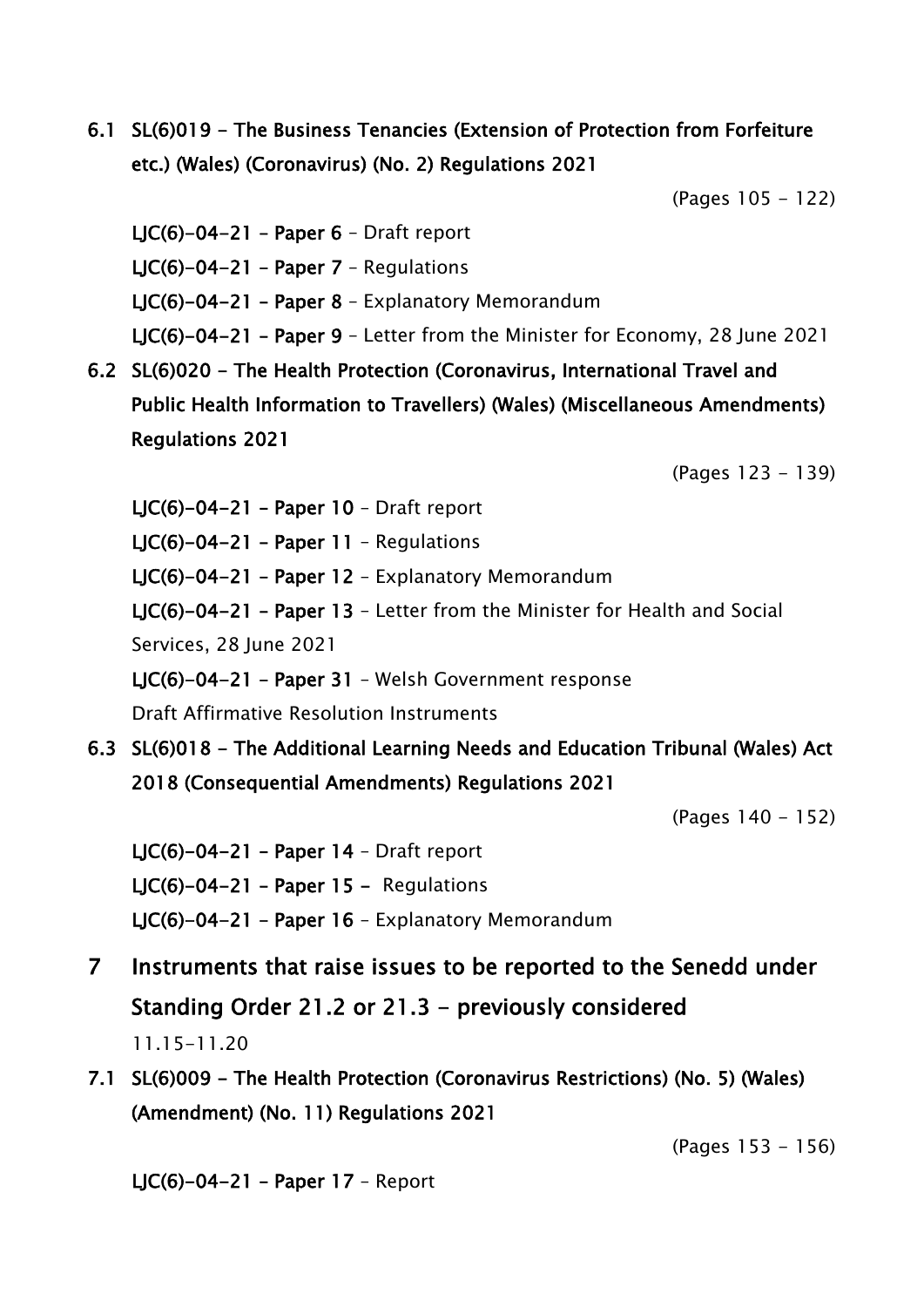LJC(6)-04-21 – Paper 18 – Welsh Government – further response

7.2 SL(6)013 - The Coronavirus Act 2020 (Residential Tenancies: Extension of Period of Protection from Eviction) (No. 2) (Wales) Regulations 2021

(Pages 157 - 164)

LJC(6)-04-21 – Paper 19 – Report LJC(6)-04-21 – Paper 20 – Welsh Government response

8 Standing Order 30B Report: The European Union (Withdrawal) Act and Common Frameworks

11.20-11.25 (Pages 165 - 182) LJC(6)-04-21 – Paper 21 – Written statement by the Welsh Government, 2 June 2021

LJC(6)-04-21 – Paper 22 – UK Government Report: The European Union (Withdrawal) Act and Common Frameworks

9 Papers to note

11.25-11.30

9.1 Letter from the Minister for Finance and Local Government: Regulatory Impact Assessment code for subordinate legislation

(Pages 183 - 188)

LJC(6)-04-21 – Paper 23 – Letter from the Minister for Finance and Local Government, 1 July 2021

LJC(6)-04-21 – Paper 24 – Regulatory Impact Assessment Code for Subordinate Legislation

9.2 Letter from the Head of Wales Office, Royal College of Speech and Language Therapists: Potential inquiry

(Pages 189 - 190)

LJC(6)-04-21 – Paper 25 – Letter from Pippa Cotterill, Head of Wales Office, Royal College of Speech and Language Therapists, 5 July 2021

9.3 Letter from the Minister for Rural Affairs and North Wales, and Trefnydd: The Official Controls (Extension of Transitional Periods) Regulations 2021

(Pages 191 - 192)